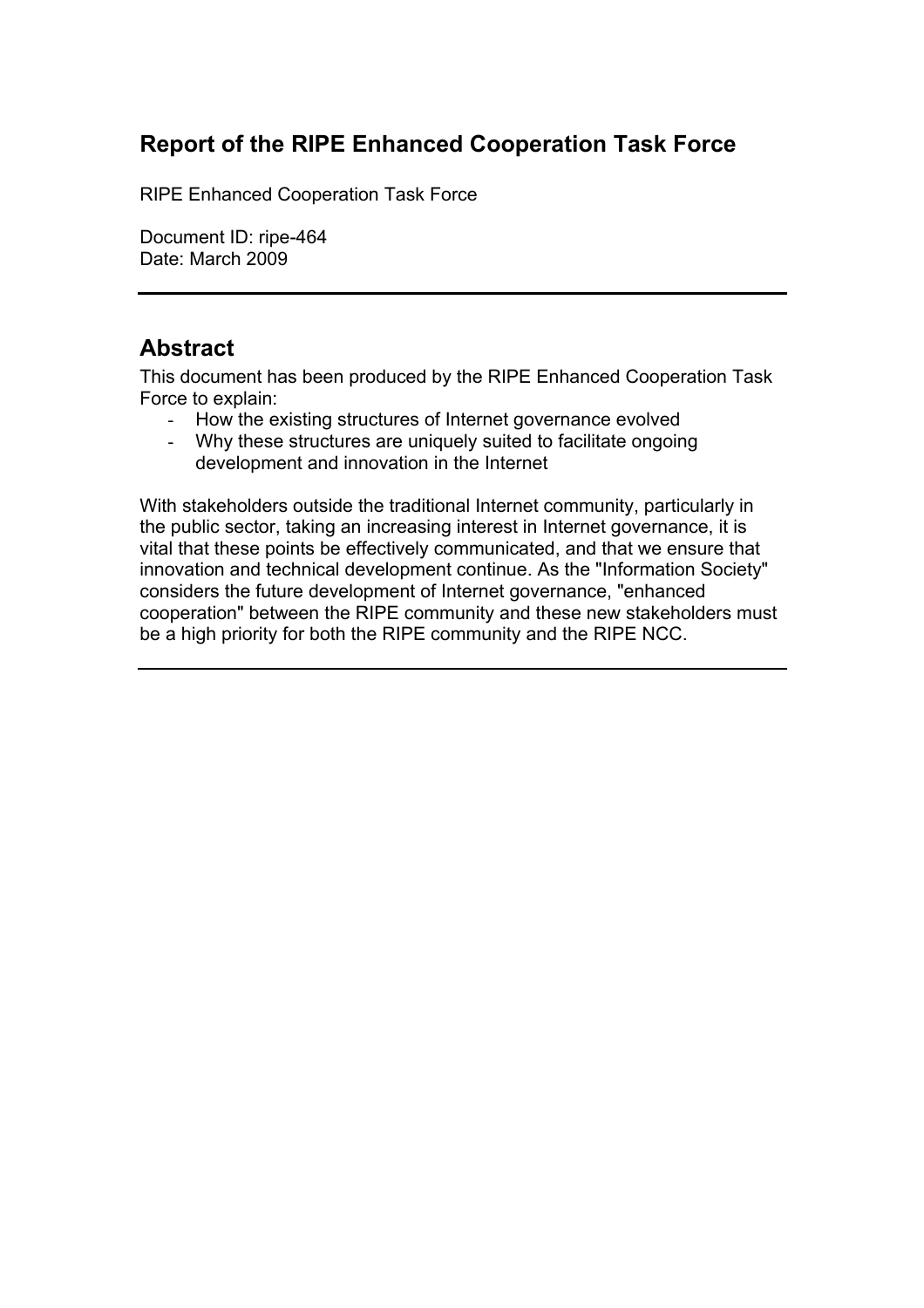# **Contents**

| PART I: INTRODUCTION TO INTERNET ADDRESSING                                             | 3                       |
|-----------------------------------------------------------------------------------------|-------------------------|
| <b>Chapter 1: Internet Addressing Explained</b>                                         | 3                       |
| What is an IP Address?                                                                  | 3                       |
| IP Addresses and the Domain Name System Distinguished                                   | 3                       |
| IP Addresses and Internet Routing                                                       | $\overline{\mathbf{4}}$ |
| <b>Chapter 2: Address Management Explained</b>                                          | 5                       |
| Bottom-Up Coordination                                                                  | 5                       |
| <b>Chapter 3: Mechanisms For Address Management</b>                                     | 6                       |
| PART II: HOW INTERNET ADDRESS MANAGEMENT IS CONDUCTED IN<br>THE RIPE NCC SERVICE REGION | 7                       |
| <b>Chapter 4: Organisational Structures</b>                                             | $\overline{\mathbf{7}}$ |
| RIPE                                                                                    | 8                       |
| <b>RIPE Working Groups</b>                                                              | 8                       |
| <b>RIPE Task Forces</b>                                                                 | 8                       |
| <b>RIPE NCC</b>                                                                         | 8                       |
| <b>Global Coordination</b>                                                              | 9                       |
| <b>ICANN and IANA</b>                                                                   | 9                       |
| <b>Chapter 5: Policy Development And Implementation</b>                                 | 10                      |
| <b>Types of Policy</b>                                                                  | 10                      |
| <b>Address Allocation Policies</b>                                                      | 10                      |
| <b>Database Policies</b>                                                                | 11                      |
| <b>Best Practice Statements</b>                                                         | 11                      |
| The Limits of Addressing Policy                                                         | 11                      |
| <b>RIPE Policy Development Process</b>                                                  | 11                      |
| <b>RIPE NCC Activity Plan</b>                                                           | 11                      |
| <b>PART III: ENHANCED COOPERATION</b>                                                   | 12                      |
| <b>Chapter 6: The Need For Enhanced Cooperation</b>                                     | 12                      |
| <b>Chapter 7: Consultation Processes</b>                                                | 13                      |
| <b>RIPE Meetings</b>                                                                    | 13                      |
| <b>RIPE NCC Government Relations</b>                                                    | 13                      |
| <b>RIPE NCC Government Roundtables</b>                                                  | 13                      |
| <b>Other Processes</b>                                                                  | 14                      |
| <b>Chapter 8: Learning Points</b>                                                       | 14                      |
| <b>What Works</b>                                                                       | 14                      |
| <b>What Doesn't Work</b>                                                                | 14                      |
| What Is Not Yet Known                                                                   | 14                      |
| Recommendations                                                                         | 15                      |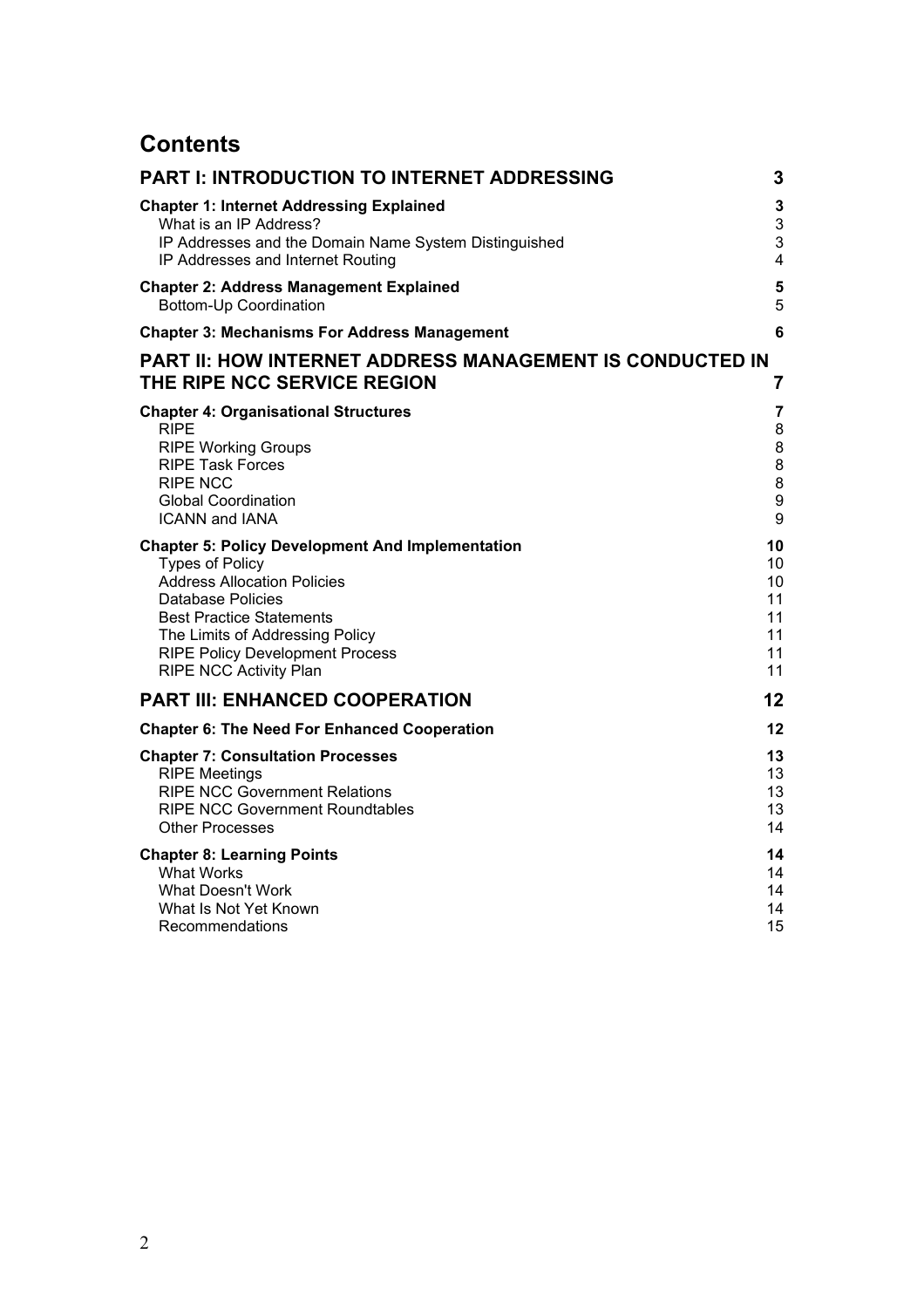# **Part I: Introduction To Internet Addressing**

## *Chapter 1: Internet Addressing Explained*

#### **What is an IP Address?**

At the heart of how the Internet works is the Internet Protocol, the standard according to which different devices communicate. The genius of the Internet Protocol is that when devices use this standard they can connect to each other and exchange information, even if they are completely different kinds of device (such as a personal computer running Windows and a mobile phone), made by different manufacturers, owned by different users and are connected to different networks in different parts of the world. Using the Internet Protocol (also known as *IP*), truly global interoperability is achieved between highly diverse information processing systems.

In order for one device, such as a PC, to send data to another, it must be possible to identify the destination and distinguish from alternative possible destinations. The Internet Protocol achieves this by saying that each device must have an address, known as an *IP address*. As the public Internet seeks to achieve global interoperability, each device must have an IP address that is distinct from that for every other device; its address must be *globally unique<sup>1</sup>* . If the addresses were not unique (that is, if two or more devices use the same address) then data intended for one physical destination could be mistakenly sent to another. This would not merely result in a loss of confidentiality: if data is sent randomly to several devices experiencing such an *address clash* it will generally result in a complete communications malfunction.

Ensuring that each Internet-connected device is capable of being assigned a globally unique IP address is therefore a primary requirement for the successful operation of the Internet.

#### **IP Addresses and the Domain Name System Distinguished**

IP addresses are the means by which machines identify themselves. In the case of IP version four (*IPv4*), each address represents a 32-bit number, which is actually displayed as a series of four numbers (each between zero and 255) separated by dots, such as 10.201.57.254. This format is not particularly memorable for humans.

In order to identify a particular location on the Internet (such as a website), humans generally use a different addressing scheme called the *Domain* 

 $\frac{1}{1}$ <sup>1</sup> The Internet Protocol can also be used to enable communications on private networks as well as the public Internet. The IP addresses of devices on a private network do not need to be globally unique, merely unique amongst the devices connected to that network. However, if such devices are also to communicate with the public Internet they must have a globally unique IP address, or else rely on some intermediary device that does. For details of strategies whereby many devices may share the use of such an intermediary, thereby reducing the number of IP addresses that are needed, see *Network Proxy*  and *Network Address Translation*.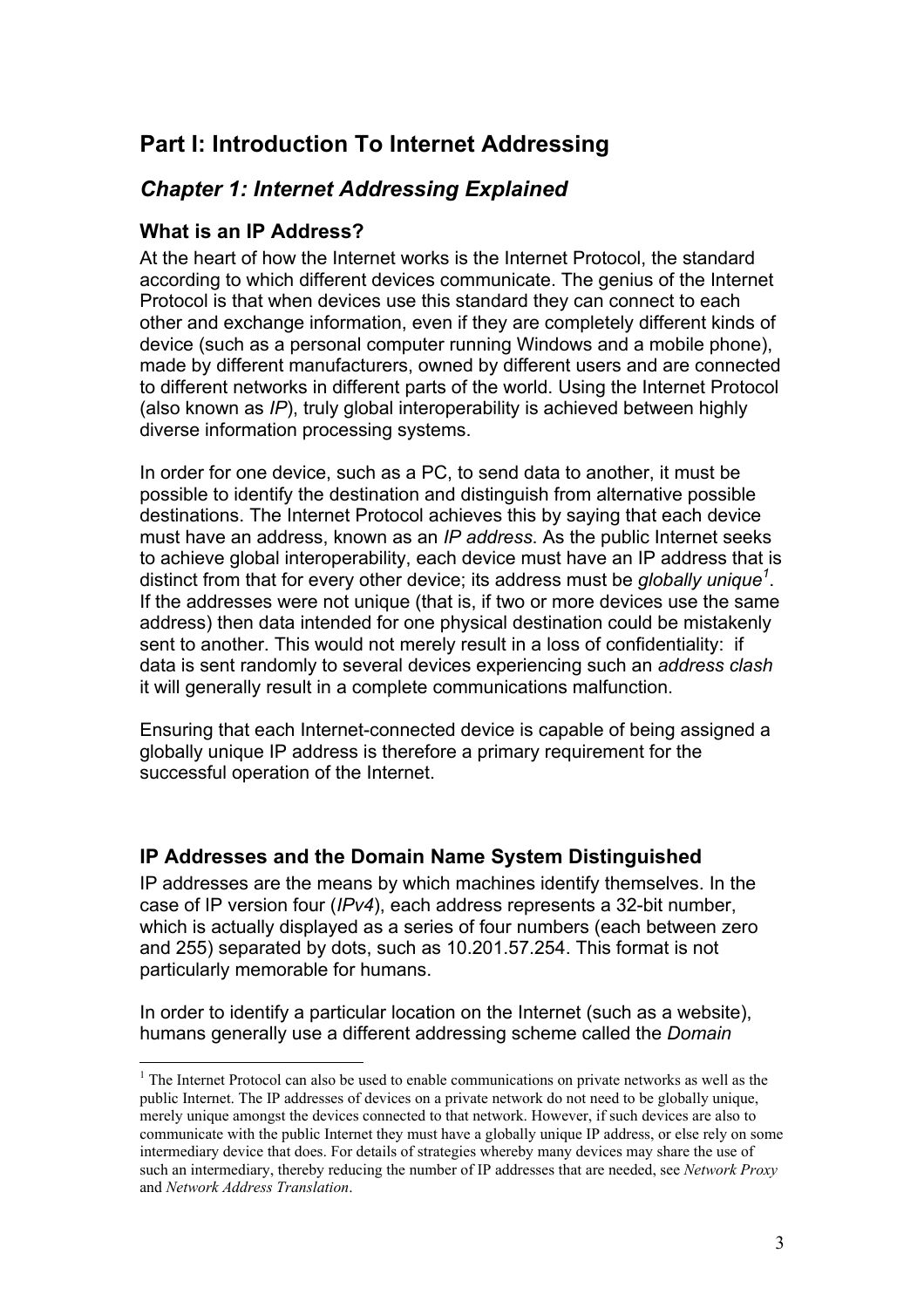*Name System* (DNS). The DNS contains the addresses that are widely recognised, such as www.example.com. When a human uses a computer and seeks to contact a website using such an address, the computer must first translate the DNS address (which is understood by humans) into an IP address (which is understood my computers). www.example.com becomes 10.201.57.254.

Both IP addressing and the Domain Name System are critical Internet systems and present important issues for Internet governance. They are, however, quite different systems; they are managed separately and face different issues. This paper is concerned with the management of IP addresses only.

## **IP Addresses and Internet Routing**

A machine that accepts data from another device and passes it on towards its ultimate destination using the Internet Protocol is called a *router*. Internet networks consist of routers, which select paths or *routes* over which they transmit messages toward their destination.

To transmit a communication across the Internet, the data is first split up into *packets*. This is true whether the communication is an e-mail or a web page, a voice call or a video stream, or any of the other myriad types of communication that occur on the Internet. Each packet is labelled with the destination IP address, and passed from one router to the next until it reaches its destination, at which point all the packets are reassembled into the format of the original communication. This means that routers do not need to understand the different kinds of higher-level communication that occur on the Internet – to a router, the packets that make up an e-mail appear no different from those that make up a video stream; routers simply need to know how to route Internet packets towards their destination.

A router may be connected to a few or many other routers, but since the Internet spans the world, no router will be directly connected to every other router. It is not possible to be directly connected to more than a tiny proportion of all the routers that exist. An Internet packet will therefore commonly pass through a chain of routers as it moves progressively closer to its destination. The core function of a router is to choose the best nearby router to pass each packet to, so that the packet will reach its destination.

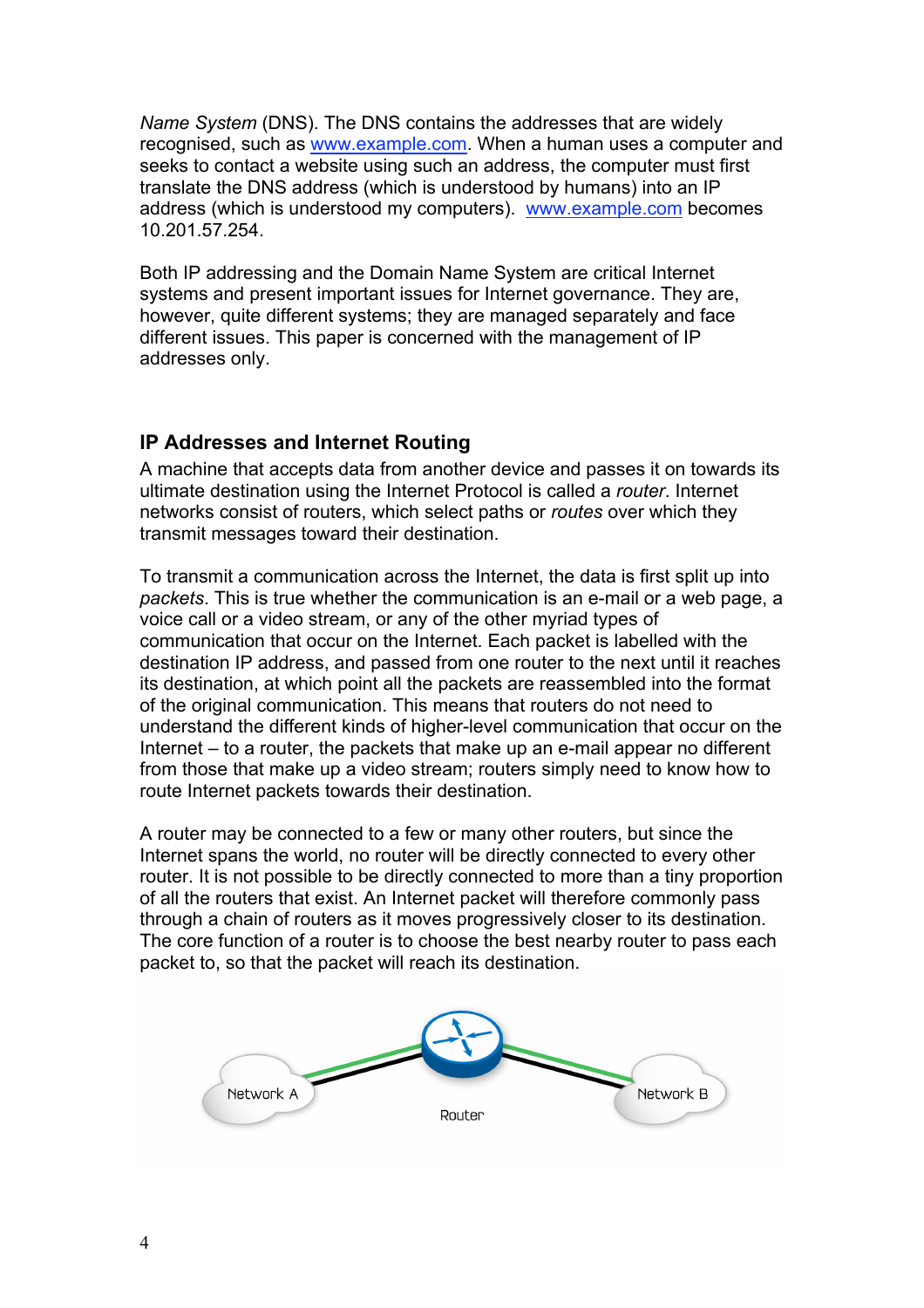Each router *announces* or *advertises* a list of routes it can process, expressed as ranges of IP addresses for which it can provide routing service. Put simply, a router tells its peers, "If you have traffic intended for IP addresses in the range between 192.0.0.1 and 192.5.255.255 (for example), pass me those packets and I can route them onwards."



This is something of an over-simplification: in practice, a router will often be directly connected to more than one other router capable of reaching a particular destination. There is therefore a communications protocol that routers use, called *Border Gateway Protocol* (or BGP), which assists routing decisions. This includes helping routers to determine which is the best (shortest) path for a packet to reach its destination.



## *Chapter 2: Address Management Explained*

## **Bottom-Up Coordination**

As discussed in Chapter 1, it is imperative that IP addresses are globally unique. However, IP addresses are just numbers that have been programmed into a computer or other network device as its address. How does the person configuring a new computer with an IP address know which address to use?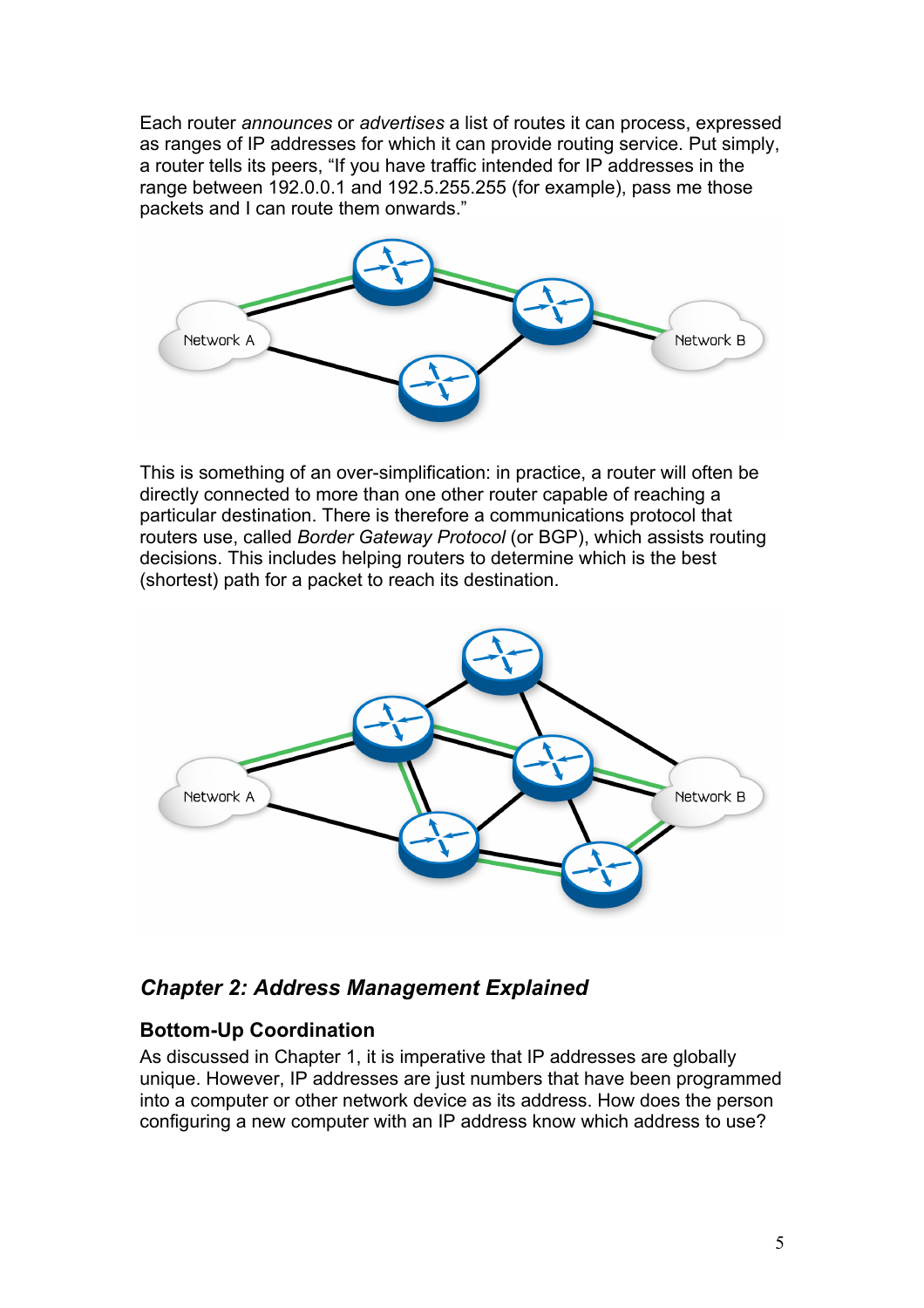In principle, a new device could select any unused IP address and use that. This is slightly complicated by the fact that the device must persuade the router to which it is connected to honour that choice of address, and to announce to its neighbours that it can now route traffic to this new address. And how does the router, or chain of routers, know whether to honour such a new address? In one sense, it doesn't matter: one IP address is much like another; they're just numbers and no one address is superior to any other. Accordingly, one might suppose that any such announcement should be honoured.

However, if everyone simply selected their IP address at random, there would inevitably be clashes, and as explained earlier this would destroy the global interoperability of the Internet – data sent across the public Internet would no longer reliably reach its destination. There is therefore a need for IP address users to coordinate amongst themselves so that when configuring a new device they do not select an IP address that is already in use.

The design of the coordination process is called a "bottom-up" process because it is based on the concept that all IP address users can make an active contribution to that process. Every user of IP addresses shares the same interest in ensuring that address conflicts do not occur, and so the community of IP address users comes together in various groups to organise, discuss and make decisions on how the process will work. This is distinguished from "top-down" hierarchies, such as governments or corporations, where an established and recognised authority has the right to determine a policy and to instruct others to carry it out.

Within the geographic region comprising Europe, the Middle East and parts of Central Asia, the name given to the bottom-up community is RIPE (Réseaux IP Européens). The primary purpose of RIPE is to ensure the necessary administrative and technical coordination is achieved. The RIPE Network Coordination Centre (NCC) acts as secretariat to RIPE and carries out the administrative directives of the community.

The RIPE community has determined that it needs to act collectively to prevent IP address space conflicts. This requires mechanisms to facilitate coordination, develop *policies* for the operation of those mechanisms, institutions to operate those mechanisms in a neutral fashion in accordance with the policy, and processes for the development of new policy and the governance of the institutions. The next chapter discusses these mechanisms, policies, processes and institutions, and explains how these are all derived from and closely tailored to support the requirement to prevent address space conflict.

## *Chapter 3: Mechanisms For Address Management*

To satisfy the requirement that IP addresses be globally unique, the mechanisms for IP address management must be global in scale. As noted in Chapter 2, bottom-up policy is coordinated in Europe, the Middle East and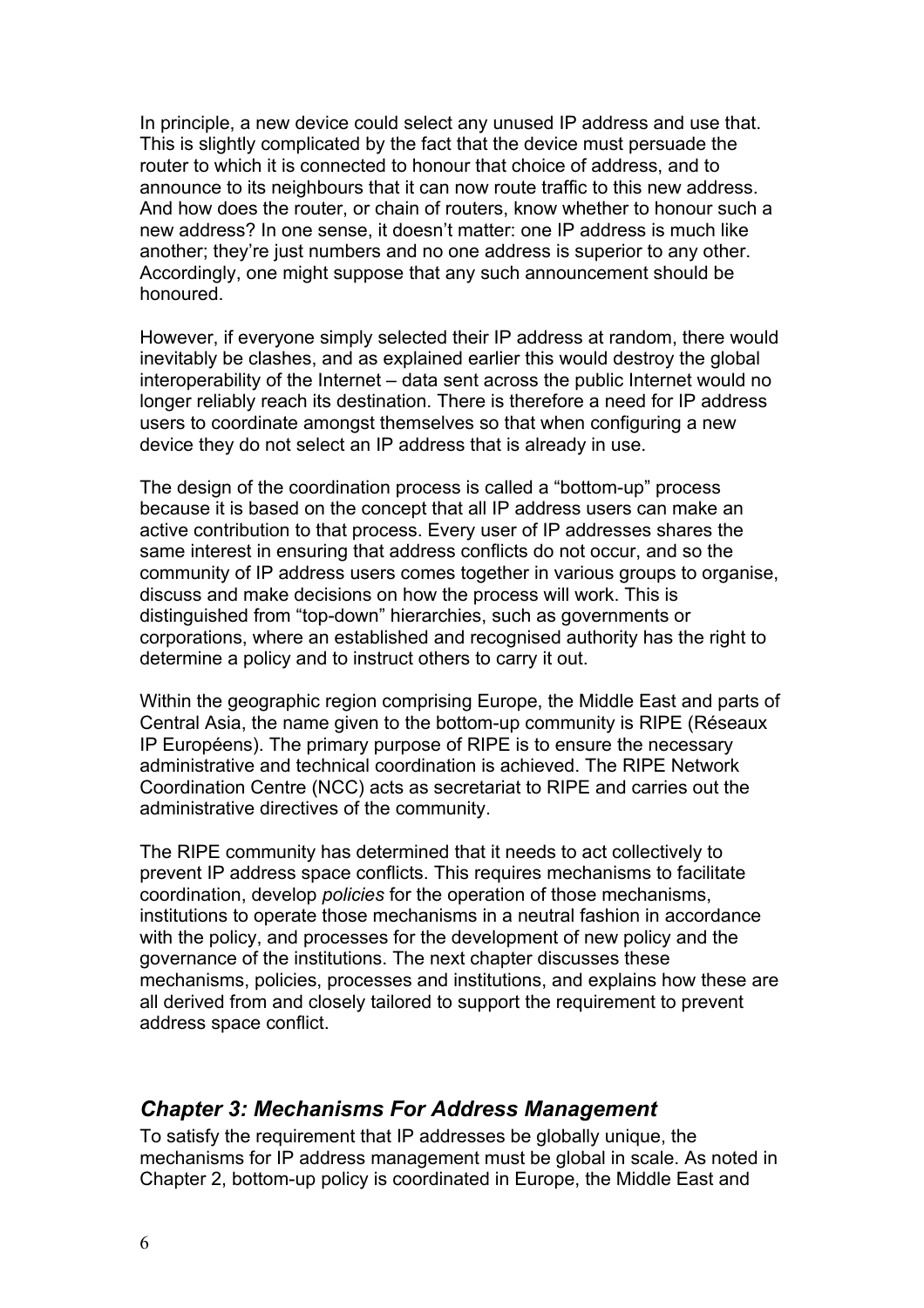parts of Central Asia by RIPE, but there are similar organisations in other geographic regions that play similar roles. These other organisations are:

- AfriNIC: Africa
- APNIC: Asia Pacific
- ARIN: North America
- LACNIC: Latin America and the Caribbean

As well as acting as a forum for policy decision-making, these organisations perform the function of *Regional Internet Registries* (RIRs). RIRs have two vital tasks:

- 1. To distribute IP addresses to their regional community according to the policies developed by that community
- 2. To maintain a publicly available registry of which addresses have been allocated for use in that region, and to whom

Under the first task, RIRs are designated as the "gatekeepers" of IP addressing, though they act on the instruction of the community members to whom they distribute addresses.

The second task is equally important, however, in providing the coordination to prevent address space conflict. Registries, known as "whois" databases, are maintained by each of the RIRs. The whois database maintained by the RIPE NCC is called the RIPE Network Management Database, which is generally shortened to the *RIPE Database*.

As well as IP addresses, a whois database contains the names of organisations or customers to whom the addresses have been allocated, and related Points of Contact (POC). They also contain registration information for Autonomous System (AS) Numbers, a separate numbering system used in network-to-network routing.

Coordinated IP address distribution and publicly available databases of address registration information are important factors in the effort to ensure global uniqueness of addresses. The bottom-up coordination of such infrastructure, however, involves a variety of organisational structures, which vary from region to region. Part II of this document looks at these structures and how they operate in the RIPE NCC service region.

## **Part II: How Internet Address Management Is Conducted in the RIPE NCC Service Region**

## *Chapter 4: Organisational Structures*

Implicit in the adoption of bottom-up coordination is the understanding that all members of the Internet community must have the opportunity to participate in the development of IP address management policies.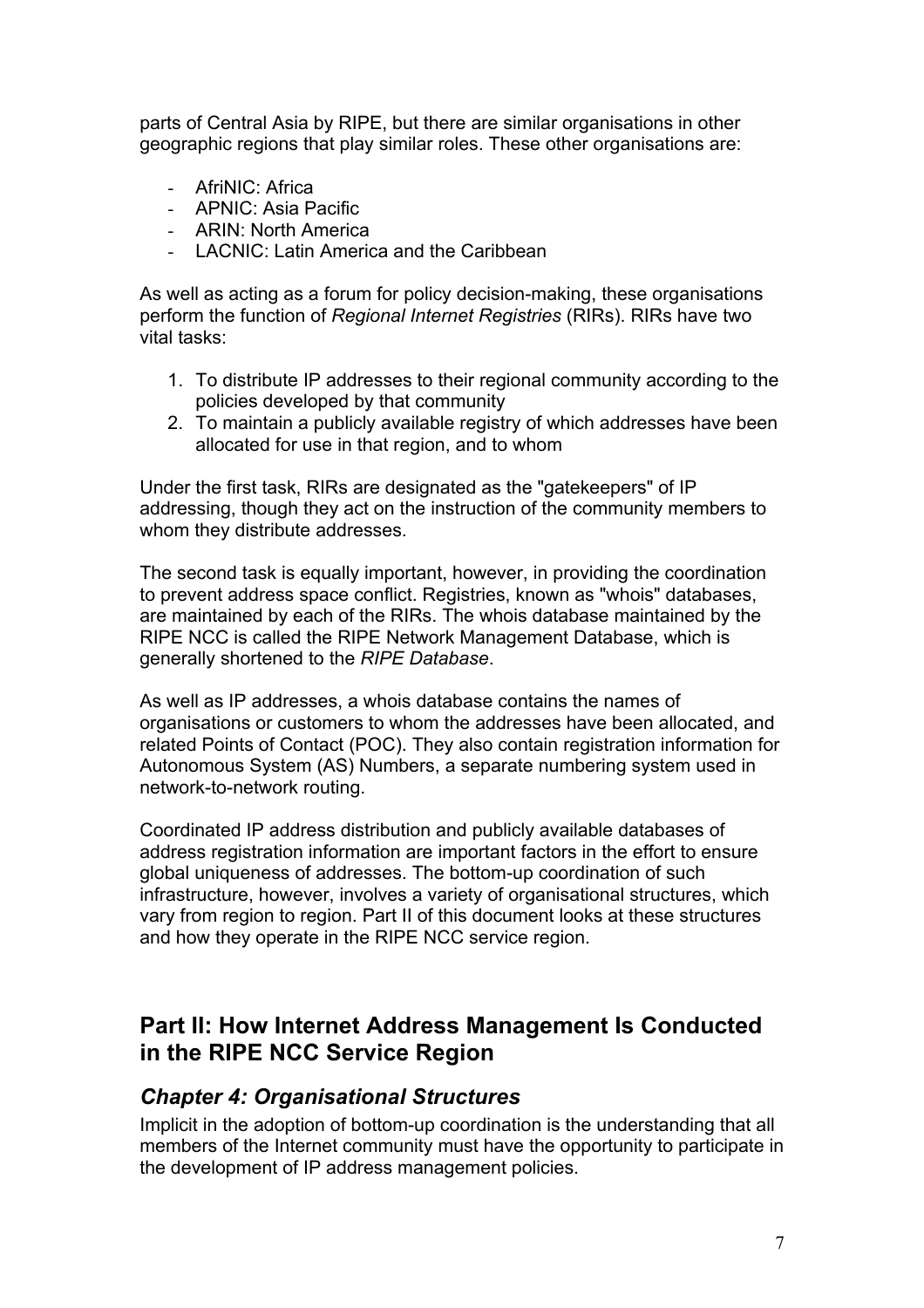## **RIPE**

As discussed in Chapter 2, the Internet community in Europe, the Middle East and parts of Central Asia is represented by RIPE, a collaborative forum open to all parties interested in wide area IP networks in the region and beyond. Importantly, there are no membership requirements for participation in RIPE, and no membership fees; its activities are performed on a voluntary basis, with decisions made by community consensus.

RIPE conducts its coordination activities through a number of smaller bodies.

## **RIPE Working Groups**

The majority of work done under the auspices of the RIPE community is carried out in *working groups*. Each working group focuses on a specific topic or area of interest, and each has one or more mailing lists where relevant topics and questions are discussed. They also hold face-to-face meetings twice a year, as part of RIPE Meetings.

As with RIPE generally, membership of these working groups is open and, for the most part, non-formal (though there are formally appointed Chairs and Cochairs). New working groups can be formed with the consensus agreement of the RIPE community (or can close down if their area of interest ceases to be of relevance to the community), but they are designed to be ongoing forums for discussion.

## **RIPE Task Forces**

RIPE Task Forces, on the other hand, are designed to complete a specific task or set of tasks. A task force is established by the RIPE community and is given a specific directive and timeframe. At the conclusion of its task, a task force will generally disband.

Anyone with an interest can volunteer, but the number of participants is usually limited, depending on the nature of the task. The outcome of a task force generally takes the form of a report with specific recommendations. These recommendations will be discussed by the RIPE community, and implemented if consensus can be reached.

## **RIPE NCC**

The decisions and policies of the RIPE community are enacted through its secretariat, the RIPE NCC, which is an independent, not-for-profit organisation. As discussed in Chapter 3, the RIPE NCC also acts as the Regional Internet Registry (RIR), providing Internet resources (IPv4 and IPv6 addresses and AS Numbers) and related services to members in the RIPE NCC service region.

The RIPE NCC is funded by its membership, which is a subset of the RIPE community, specifically those community members who have obtained resources from the RIPE NCC. These members are referred to as *Local Internet Registries* (LIRs) and they are generally Internet Service Providers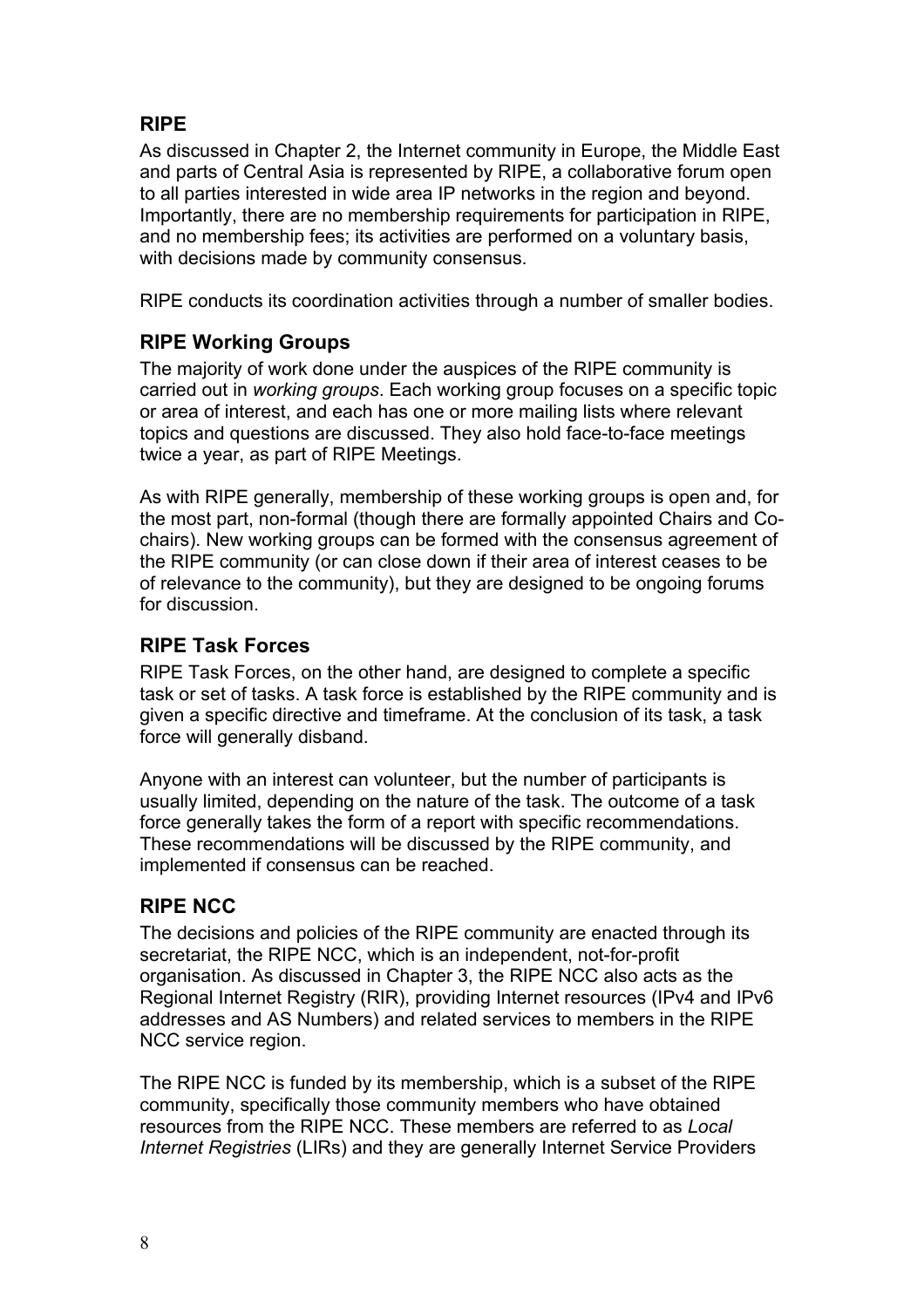(ISPs), telecommunication organisations and large corporations with significant presence in the region.

## **Global Coordination**

The nature of the Internet means that there are many challenges whose solutions require global coordination. The RIPE community and the RIPE NCC offer a channel through which global discussion can be conducted, and global agreements reached when necessary.

These discussions happen in many ways, both formal and informal, and there are well-established processes within the RIR system for the development and implementation of global policies. Such policies require discussion and consensus agreement in all RIR service regions.

All of the RIRs are also members of the *Number Resource Organization* (NRO), a body through which they formalise their cooperative efforts. This can be useful when communicating and coordinating with other Internet organisations, or when engaging parties outside the traditional Internet community (for instance, the NRO has participated in the *World Summit on the Information Society* (WSIS) and *Internet Governance Forum* (IGF) processes).

## **ICANN and IANA**

It is also through the RIRs (and sometimes the NRO) that the Internet community communicates with and participates in the "top level" of Internet coordination.

The *Internet Assigned Numbers Authority* (IANA) is a high-level body responsible for coordinating some of the key elements of the global Internet. Its responsibilities relate to some aspects of domain names, number resources and protocol assignments. The IANA is currently operated as one of the activities of the *Internet Corporation for Assigned Names and Numbers* (ICANN), an internationally-organised non-profit organisation mainly responsible for the stability of the DNS.

The IANA is responsible for the stewardship of the remaining pool of unallocated addresses. As such, the IANA distributes IP addresses to the RIRs. The global policies under which this distribution occurs are decided within the policy setting forums provided by ICANN, with input from a wide range of stakeholders. The RIRs in turn distribute those addresses to their communities.

The RIRs contribute to these processes both through direct communication with ICANN and IANA representatives at meetings around the world and through more formal relationships. The *NRO Number Council*, a body made up of three community members from each RIR service region, also fulfils the role of the *Address Supporting Organization* (ASO) *Address Council*, whose main tasks include overseeing recommendations on global IP address policy and the appointment of several Directors to the ICANN Board of Directors.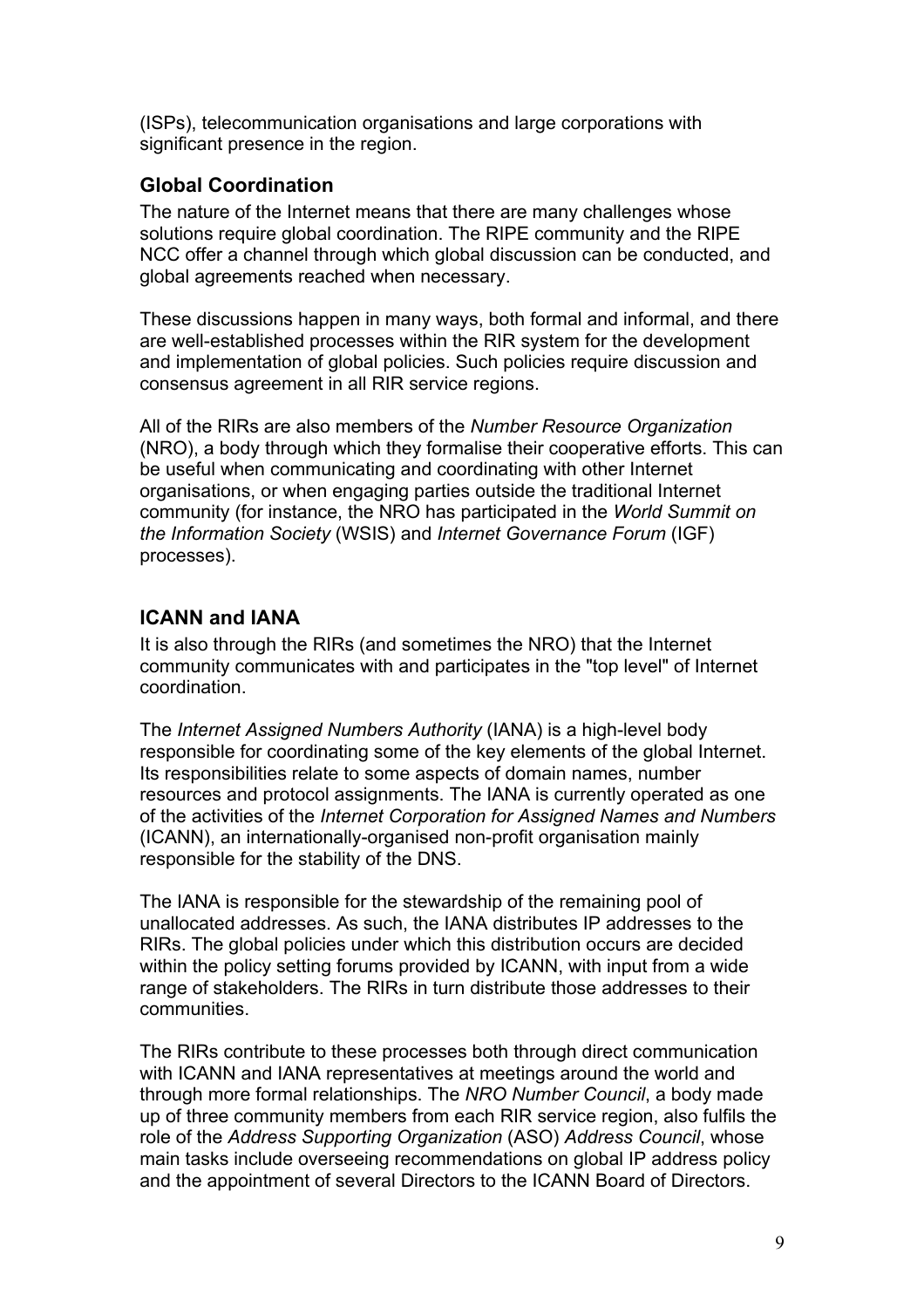## *Chapter 5: Policy Development And Implementation*

While policies guiding the management of IP addressing are vital to the successful operation and development of the Internet, it does not follow that the same policies will be appropriate in all regions. Different economic, geographic and historical factors mean that the requirements of the Internet community in each region can be very different.

For this reason, Internet policies of various kinds are agreed on at a regional level by the Internet community, and implemented by the RIRs. The broad definition of "Internet community", which includes ISPs, governments, regulatory bodies, network engineers, end users and anyone else with an interest, means that this system allows for all concerns to be addressed before a policy is agreed on.

## **Types of Policy**

The policies developed and agreed on by the RIPE community are expressed in RIPE Documents, and fall into several broad categories (though some policies may fall under more than one of these):

- Documents relating to address policy and address management (including IPv6 documents)
- RIPE Database documents
- RIPE NCC organisational documents
- Information Services documents<br>• Request forms and supporting no
- Request forms and supporting notes

All RIPE Documents are accessible to anyone on the RIPE website: http://www.ripe.net/ripe/docs/index.html

## **Address Allocation Policies**

Policies governing the allocation and assignment of IP addresses and AS Numbers are central to the RIPE NCC's role as the Regional Internet Registry, and central to the overall goal of global uniqueness in addressing. These policies are created and implemented to fulfil four major requirements:

- Uniqueness: All public IP addresses address worldwide must be unique. This is an absolute requirement guaranteeing that every host on the Internet can be uniquely identified.
- Aggregation: The distribution of IP addresses in a hierarchical manner permits the aggregation of routing information, which helps to ensure proper operation of Internet routing.
- Conservation: Public IP address space must be fairly distributed to organisations that operate networks and can demonstrate a legitimate need.
- Registration: The provision of a public registry documenting resource allocations and assignments must exist to ensure uniqueness and to provide information for Internet troubleshooting at all levels.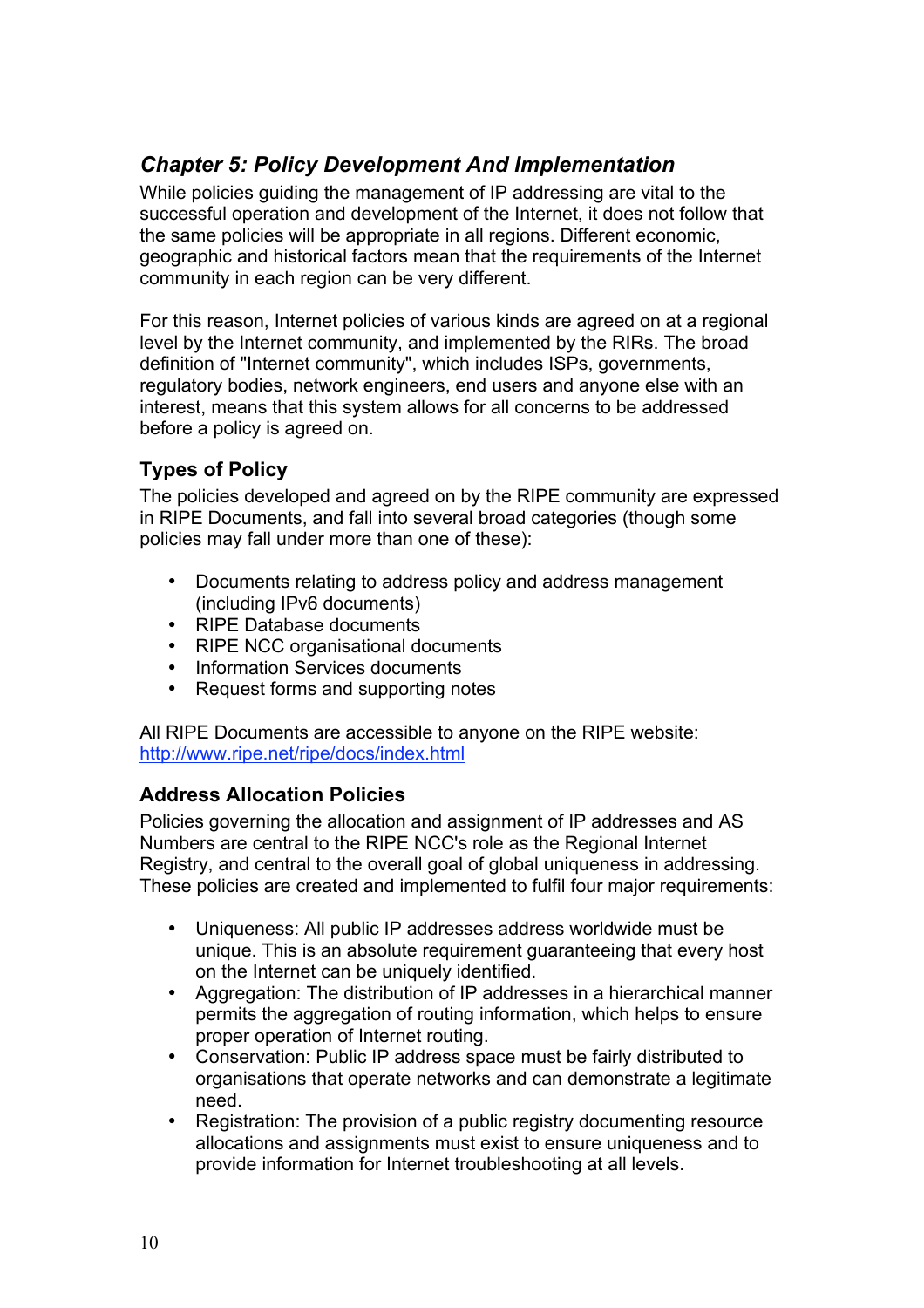These goals will be represented variously in policies covering IPv4 addresses, IPv6 addresses and AS Numbers. Separate policies are necessary to meet the varying technical and operational needs of the different protocols.

### **Database Policies**

Responsibility for the RIPE Database is another central role of the RIPE NCC, and the community must agree on any substantive decisions about the operation of this database. A Database Working Group exists for discussion of database-related issues, and a RIPE Document relating to the database can be viewed at:

http://www.ripe.net/ripe/docs/ripe-419.html

#### **Best Practice Statements**

Some RIPE Documents look at Current Best Practices in relation to various aspects of network operation. By helping to foster practices that are recognised as efficient and useful for network trouble-shooting, these statements are useful to the whole Internet community.

## **The Limits of Addressing Policy**

It is important to note the limits of IP addressing policy. As noted earlier, the fundamental design of the Internet means that anyone can at any point "announce" any address they choose to. IP addressing policies cannot change this fact, but at the same time it is in no one's (legitimate) interest to make the Internet unusable.

IP addressing policy, as it is currently developed, can take into account the needs and concerns of all sectors of the Internet community. This results in policies that produce the best result for the Internet itself, and for the community at large.

## **RIPE Policy Development Process**

The RIPE community creates policy according to a well-defined process. This *Policy Development Process* (PDP) is laid out in a RIPE Document, and is available at:

http://www.ripe.net/ripe/docs/pdp.html

The RIPE PDP is designed to allow all interested parties to have input into the decision making process, whether through the RIPE Meetings or working group mailing lists. A policy that has come through the PDP will have had a chance to be considered by all interested parties, meaning that the final result is widely regarded as being in the best interests of the broad Internet community.

## **RIPE NCC Activity Plan**

In its role of implementing the RIPE community policies, it is important that the RIPE NCC be seen to be fair, unbiased and transparent. The RIPE NCC Activity Plan is an important way in which this is demonstrated. It publicly lays out the plans and priorities for the RIPE NCC over the coming year, and all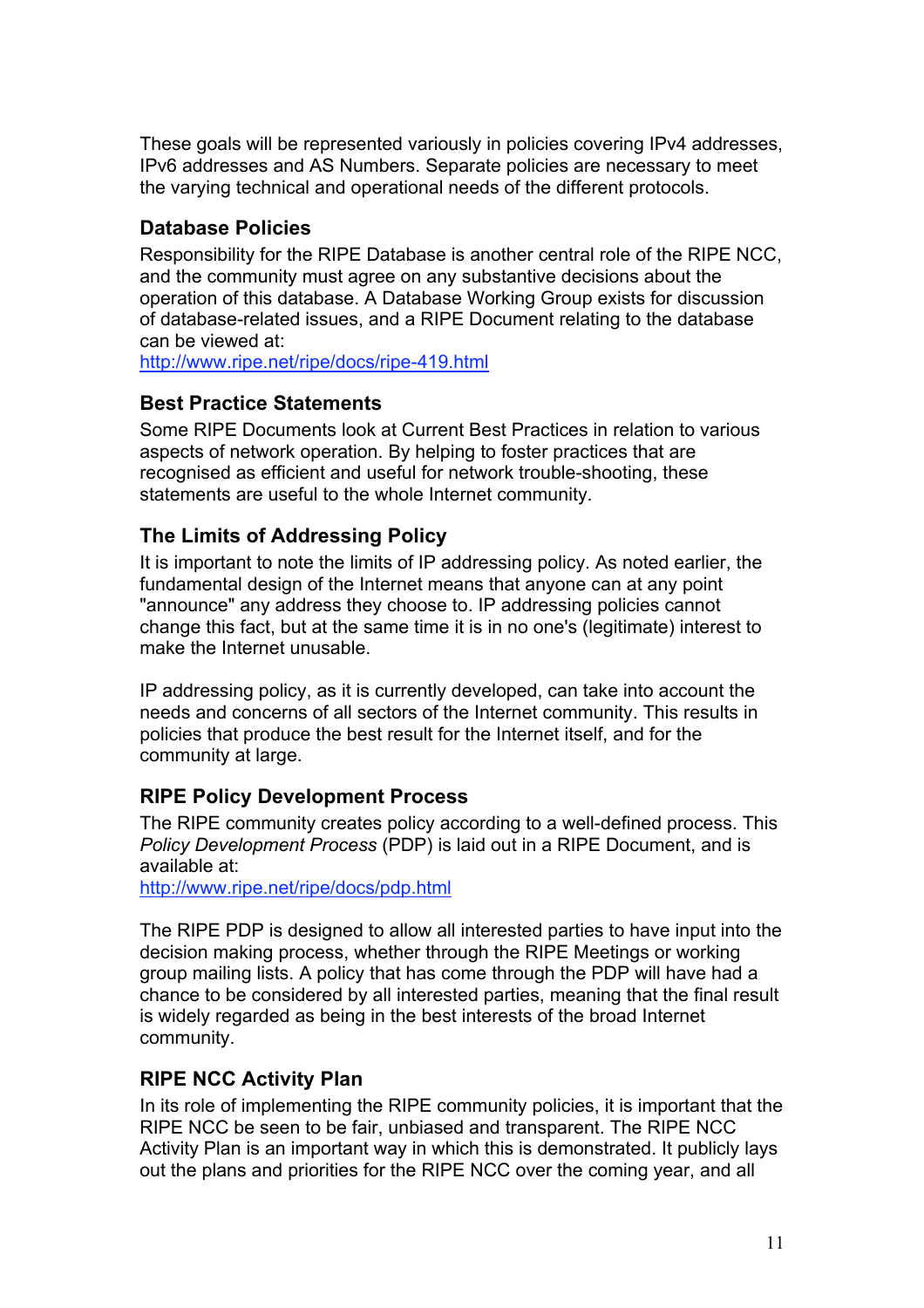members of the RIPE community have the chance to comment on it. At the end of this process, the RIPE NCC Board, who are elected by RIPE NCC's membership, will decide whether or not to approve the Activity Plan for the coming year.

# **Part III: Enhanced Cooperation**

## *Chapter 6: The Need For Enhanced Cooperation*

"Enhanced cooperation" is a term that was coined during the World Summit on the Information Society (WSIS) in 2005. It refers to the developing relationships between all stakeholders in the "Information Society", particularly between the private and public sectors. It is an issue that has taken on increased prominence in recent years, as the wider Internet community strives to ensure that all stakeholders' voices are heard and all interests served.

As detailed in the first two parts of this document, the existing structures of Internet governance (including RIPE and the global RIR system) have evolved over the past decades to meet the very specific challenges that the Internet poses. While the RIPE community therefore welcomes the increased participation of all Information Society stakeholders, it is important that these new stakeholders participate with an understanding of the ramifications that even local IP addressing policy can have on the global Internet.

For the RIPE community then, enhanced cooperation is an important opportunity to improve communication with those stakeholders in the Internet community who do not tend to participate in the standard RIPE forums. This especially includes government and regulatory bodies (the public sector), who in recent years have taken an increasing interest in issues of Internet governance.

It is also a chance to educate these other stakeholders on the existing systems, and why we believe they should be maintained and strengthened. The reasons for this belief include the following points:

#### **Provide Assurance of Operational Stability**

The RIR system emerged in part to address the need for a stable, reliable means of controlling IP address distribution and management globally. The structure of the Internet itself relies heavily on such stability and certainty. Factors such as the depletion of unallocated IPv4 address space and the increasing involvement of public sector organisations, however, mean that the Internet industry is facing a period of change.

In this environment, the need for open and clear dialogue between all stakeholders, and especially between the public and private sectors, is vital to ensuring the ongoing operational stability of the Internet's infrastructure.

#### **Provide Assurance of Good Policy**

While the RIR policy development system is designed to facilitate input from all interested parties, this goal can only be achieved when all parties are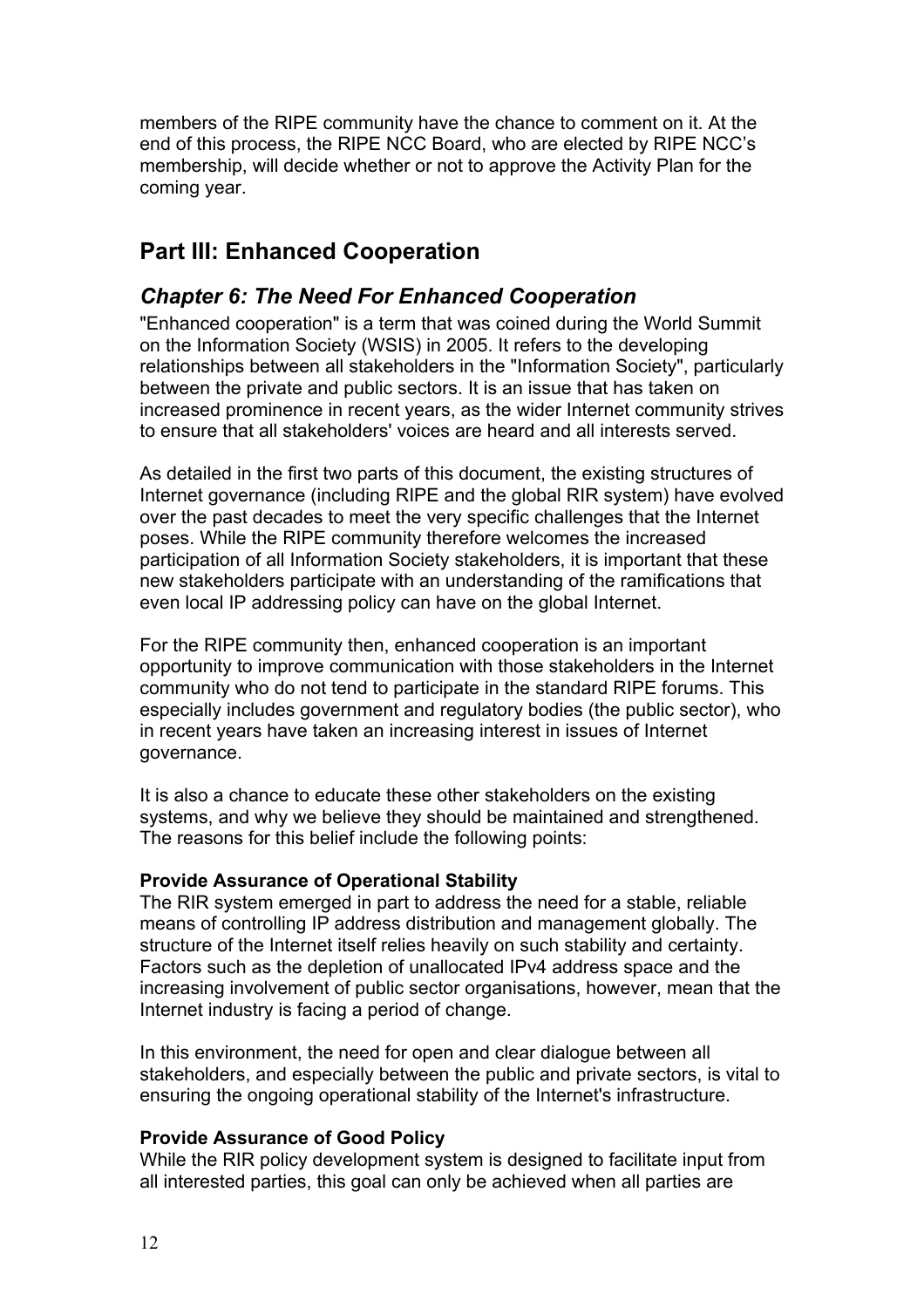aware of the process. In the past, this has meant that some parties with an interest in Internet addressing policy have not taken part in policy development.

One of the goals of enhanced cooperation is to increase awareness of and participation in the existing policy development processes, which is vital to the final goal of creating policies that are in the best interests of all parties. These processes allow for input from various stakeholders through a range of channels, not just RIR meetings.

#### **Maintain Confidence in Institutions and Processes**

The RIPE community believes that the existing system of institutions and processes for Internet policy development has proved itself to be fair, open, flexible and efficient. As such, it is well positioned to meet the challenges of policy development in a rapidly changing industry.

Enhanced cooperation is an important means of disseminating knowledge of the existing system, its institutions and processes, and of building confidence in that system's ability to meet the needs of all stakeholders. Confidence in these institutions and processes is vital to ensuring wider participation in the development of policy, and general respect for the policies produced.

## *Chapter 7: Consultation Processes*

The RIPE NCC is already involved in a range of activities that fall under the description of enhanced cooperation. These include activities within the official policy development process, as well as outreach activities described in the Activity Plan.

## **RIPE Meetings**

RIPE Meetings are some of the biggest undertakings of the RIPE NCC, and happen twice a year. As well as playing a central role in the policy making process, the meetings are a chance for members of the Internet community to gather and meet. Most importantly, RIPE Meetings (like all RIR meetings) are open to everyone, and therefore offer a unique opportunity to further enhanced cooperation through face-to-face contact between all sectors of the Information Society.

## **RIPE NCC Government Relations**

The RIPE NCC is also taking an active role in reaching out to the public sector, including specific governments. With governments taking an increasing interest in Internet policy, this can often mean simply acting in an advisory role at government-organised events.

## **RIPE NCC Government Roundtables**

The RIPE NCC is also pro-actively engaging the public sector through Government Roundtable meetings, at which are discussed Internet management issues relevant to governments, regulators and industry partners. These events provide a chance for attendees to learn more about how to participate in IP address management policy-making. High-level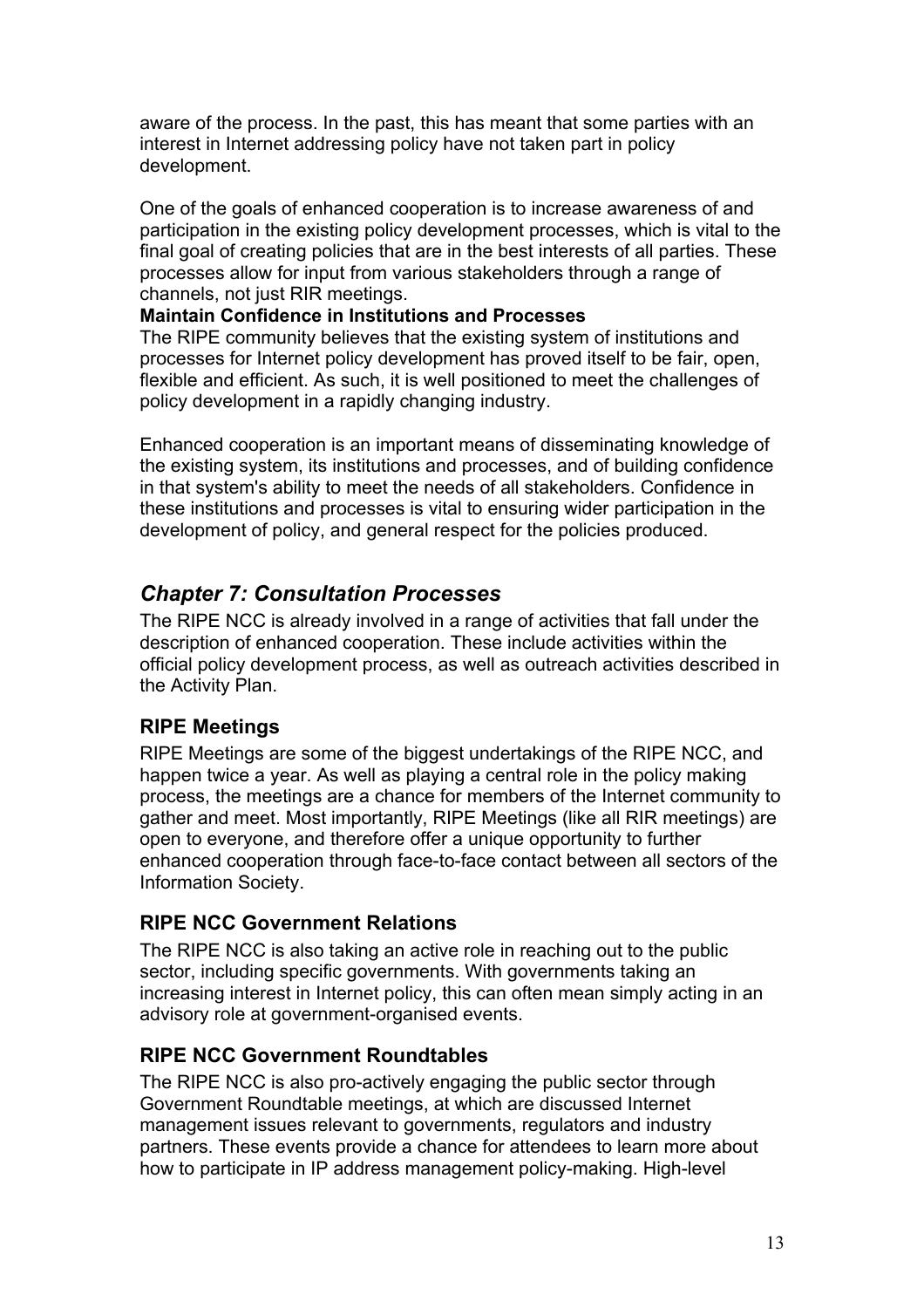discussions of IPv4/IPv6 address space and root name servers (one of which is operated by RIPE NCC) also provide attendees with an overview of the main elements involved in the technical coordination of the Internet.

### **Other Processes**

The process of enhanced cooperation is ongoing, and will include activities beyond those discussed here. Such activities are often spearheaded by the RIPE NCC, but may involve contributions from other members of the RIPE community.

It is also important that the RIPE community be aware of the activities being undertaken in its name, and it is for this purpose that this Task Force recommends the formation of a Cooperation Working Group.

## *Chapter 8: Learning Points*

#### **What Works**

Enhanced cooperation with the public sector has been a priority for the RIPE NCC since the lead-up to the WSIS events. This priority has been reflected in events such as RIPE NCC Government Roundtables and an increased presence at various government-organised events.

From this experience, it is clear that the best results in this area are produced by targeted activities. This can mean engaging the public sector participants in their own forums, or it can mean organising specific events beyond the traditional RIR event schedule.

## **What Doesn't Work**

It is clear that the conventional channels and processes of the Internet community are not, of themselves, sufficient to meet the demands of enhanced cooperation. There is a range of reasons why interested parties outside the traditional RIPE community have not taken the opportunity to participate in forums such as the RIPE Meetings or mailing lists, but it is clear that if Internet policy is to have any authority, the policy development process must engage with these parties.

"Business as usual" in this case will not work. With the addition of targeted outreach activities and a flexible approach, however, the existing processes and institutions can still meet the needs of enhanced cooperation.

## **What Is Not Yet Known**

At this point, the future of Internet addressing policy remains unclear. Enhanced cooperation is a broad strategy to ensure that as the Internet community adapts to the changes ahead, the needs of all stakeholders, both private and public sector, are recognised and reflected in Internet policy.

At the same time, it is also vital that the evolving policy development processes not hinder the ongoing operation of the Internet and development and innovation in the Internet industry.